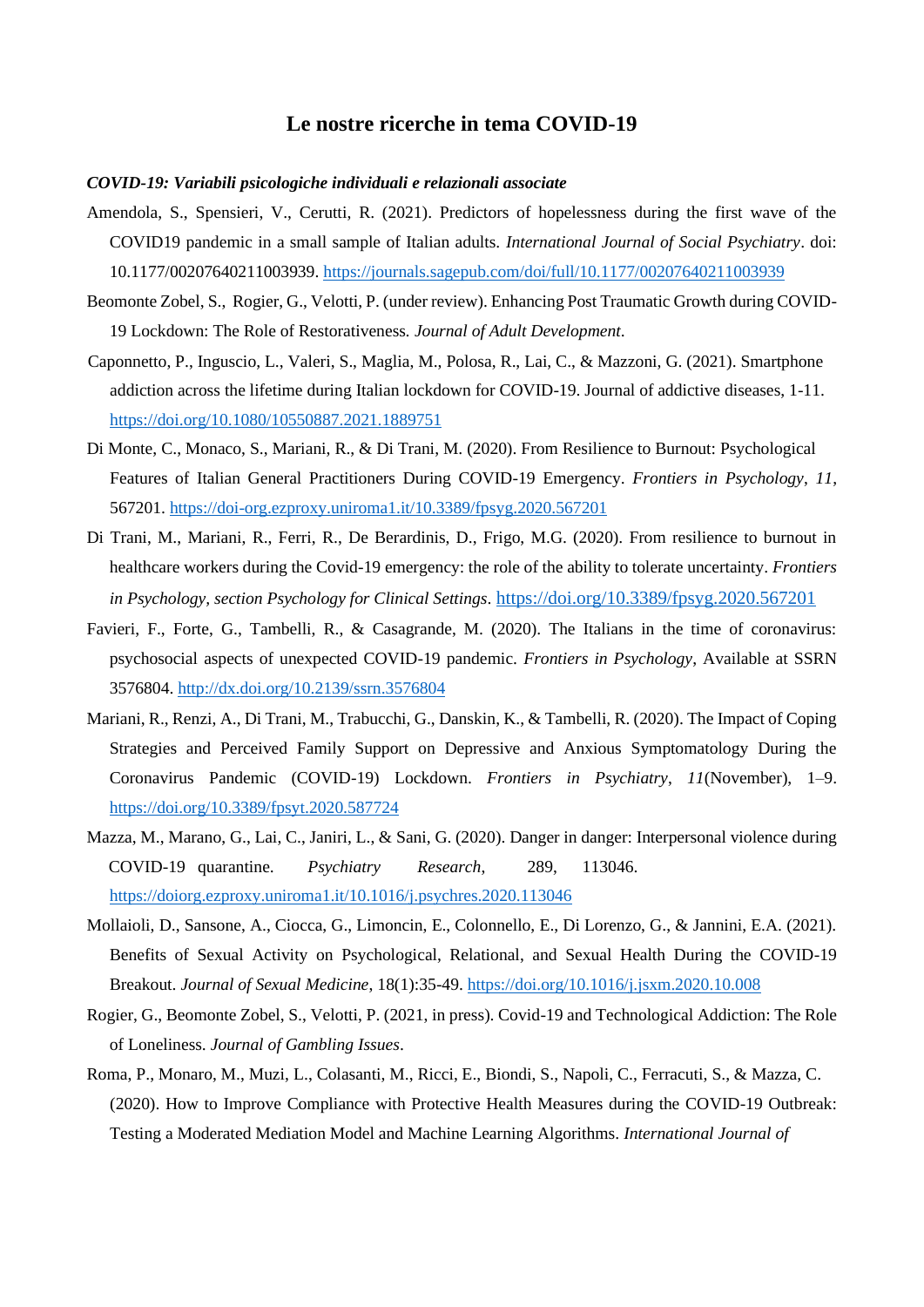*Environmental Research and Public Health*, *17*(19). [https://doiorg.ezproxy.uniroma1.it/10.3390/ijerph17197252](https://doi-org.ezproxy.uniroma1.it/10.3390/ijerph17197252)

- Velotti, P., Civilla, C., Rogier, G., Beomonte Zobel, S. (2021). A Fear of COVID-19 and PTSD Symptoms in Pathological Personality: The Mediating Effect of Dissociation and Emotion Dysregulation, *Frontiers in Psychiatry*, 12:590021,<https://doi.org/10.3389/fpsyt.2021.590021>
- Velotti, P., Rogier, G., Beomonte Zobel, S., Castellano, R., Tambelli, R. (2021). Loneliness, emotion dysregulation and internalizing symptoms during Covid-19: a structural equation modeling approach.

*Frontiers in Psychiatry*, 11:581494.<https://doi.org/10.3389/fpsyt.2020.581494>

Bussone S, Pesca C, Tambelli R, Carola V. (2020). Psychological Health Issues Subsequent to SARS-Cov 2 Restrictive Measures: The Role of Parental Bonding and Attachment Style. Front Psychiatry. Nov 4;11:589444. <https://doi.org/10.3389/fpsyt.2020.589444>

Gianelli, C., Kühne, K., Miklashevsky, A., Mende, M.A., Canessa, N., Borghi, A.M. COVID-19 and the perceived dangerousness of everyday objects: a behavioural online study in Italy and Germany.preregistered report - accepted in principle, Collabra.

Michalland, A., Falcinelli, I., Liuzza, M.T., Tummolini, L., Borghi, A.M. Affordances in the CoviD-19 pandemic: the case of objects touched by unknown people - preregistered report - accepted in principle, Royal Society Open Science.

Mazzuca, C., Falcinelli, I., Michalland, A.H., Tummolini, L., Borghi, A.M. (preprint, submitted). Conceptual flexibility and the meaning of Covid-19: evidence from the first Italian lockdown. https://psyarxiv.com/4ndb8/

## *Effetti psicologici della pandemia sulla salute mentale*

- Amendola, S., Spensieri, V., Hengartner, M.P., Cerutti, R. (2021). Mental health of Italian adults during COVID-19 pandemic. *British Journal of Health Psychology[,](https://doi.org/10.1111/bjhp.12502)* <https://doi.org/10.1111/bjhp.12502>
- Casagrande, M., Favieri, F., Tambelli, R., & Forte, G. (2020). The enemy who sealed the world: Effects quarantine due to the COVID-19 on sleep quality, anxiety, and psychological distress in the Italian population. *Sleep medicine*, 75, 12-20.<https://doi.org/10.1016/j.sleep.2020.05.011>
- Casagrande, M., Forte, G., Tambelli, R., & Favieri, F. (2021). The Coronavirus Pandemic: A Possible Model of the Direct and Indirect Impact of the Pandemic on Sleep Quality in Italians. *Nature and Science of Sleep*, 13, 191.<https://dx.doi.org/10.2147%2FNSS.S285854>
- Di Persia, P. & Gennaro, A. (2021, in press). *Il tempo vissuto della pandemia*. Casa Editrice Piccin, Padova 2021.
- Forte, G., Favieri, F., Tambelli, R., & Casagrande, M. (2020). COVID-19 pandemic in the Italian population: validation of a post-traumatic stress disorder questionnaire and prevalence of PTSD symptomatology.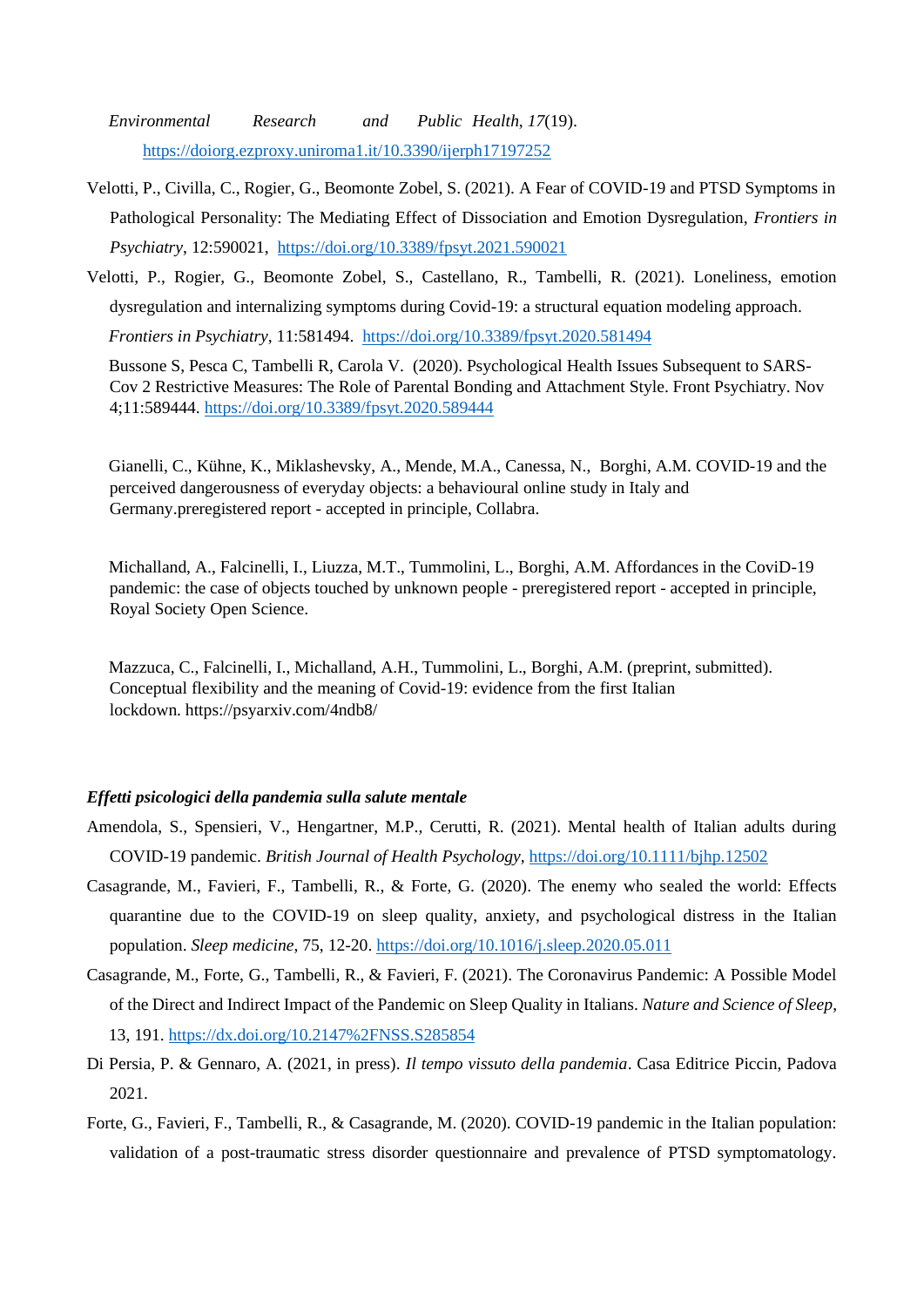*International Journal of Environmental Research and Public Health*, 17(11), 4151. <https://doi.org/10.3390/ijerph17114151>

- Forte, G., Favieri, F., Tambelli, R., & Casagrande, M. (2020). The enemy which sealed the world: effects of COVID-19 diffusion on the psychological state of the Italian population. *Journal of clinical medicine*, 9(6), 1802.<https://doi.org/10.3390/jcm9061802>
- Giovanardi, G., Fiorini Bincoletto, A., Baiocco, R., Ferrari, M., Gentile, D., Siri, M., & Lingiardi, V. (2021, under review). Lockdown dreams: emotions and contents of dreams during the Covid-19 pandemic in an Italian sample. *Psychoanalytic Psychology*.
- Girardi, P., Bonanni, L., Kotzalidis, G.D., Fiaschè, F., & Del Casale, A. (2020). Evolution of International Psychiatry. *Psychiatry International*. 1(1):27-30.<https://doi.org/10.3390/psychiatryint1010004>
- Mirabella, M., Senofonte, G., Giovanardi, G., Lingiardi, V., Fortunato, A., Lombardo, F., & Speranza, A. M. (under review). Psychological well-being of trans\* people in Italy during the COVID-19 pandemic: Critical issues and personal experiences. *International Journal of Transgender Health*.
- Sansone, A., Mollaioli, D., Ciocca, G., Colonnello, E., Limoncin, E., Balercia, G., & Jannini, E.A. (2021). "Mask up to keep it up": preliminary evidence of the association between erectile dysfunction and COVID-19. *Andrology*.<https://doi.org/10.1111/andr.13003>
- Sansone, A., Mollaioli, D., Ciocca, G., Limoncin, E., Colonnello, E., Vena, W., & Jannini, E.A. (2021). Addressing male sexual and reproductive health in the wake of COVID-19 outbreak. *Journal of Endocrinological Investigation*, 44(2), 223-231.<https://doi.org/10.1007/s40618-020-01350-1>
- Trumello, C., Bramanti, S. M., Ballarotto, G., Candelori, C., Cerniglia, L., Cimino, S., Crudele, M., Lombardi, L., Pignataro, S., Viceconti, M. L., & Babore, A. (2020). Psychological adjustment of healthcare workers in italy during the COVID-19 pandemic: Differences in stress, anxiety, depression, burnout, secondary trauma, and compassion satisfaction between frontline and non-frontline professionals. *International Journal of Environmental Research and Public Health*, *17*(22), 1–13. <https://doi.org/10.3390/ijerph17228358>
- Venuleo, C., Gelo, O.C.G., & Salvatore, S. (2020), Fear, affective semiosis, and management of the pandemic crisis: COVID-19 as semiotic vaccine? *Clinical Neuropsychiatry*, 17, 2, 117-130. doi.org/10.36131/CN20200218. [https://www.clinicalneuropsychiatry.org/download/fear](https://www.clinicalneuropsychiatry.org/download/fear-affective-semiosis-and-management-of-the-pandemic-crisis-covid-19-as-semiotic-vaccine/)[affectivesemiosis-and-management-of-the-pandemic-crisis-covid-19-as-semiotic-vaccine/](https://www.clinicalneuropsychiatry.org/download/fear-affective-semiosis-and-management-of-the-pandemic-crisis-covid-19-as-semiotic-vaccine/)
- Venuleo, C., Marinaci, T., Gennaro, A., & Palmieri, A. (2020). The Meaning of Living in the Time of COVID-19. A Large Sample Narrative Inquiry. *Frontiers in psychology*, *11*, 577077.<https://doi.org/10.3389/fpsyg.2020.577077>

### *Strategie di intervento*

Boldrini T., Girardi P., Clerici M., Conca A., Creati C., Di Cicilia G., Ducci G., Durbano F., Maci C., Maone A., Nicolò G., Oasi O., Percudani M., Pompili M., Rossi A., Salcuni S., Tarallo F., Vita A., Lingiardi V.,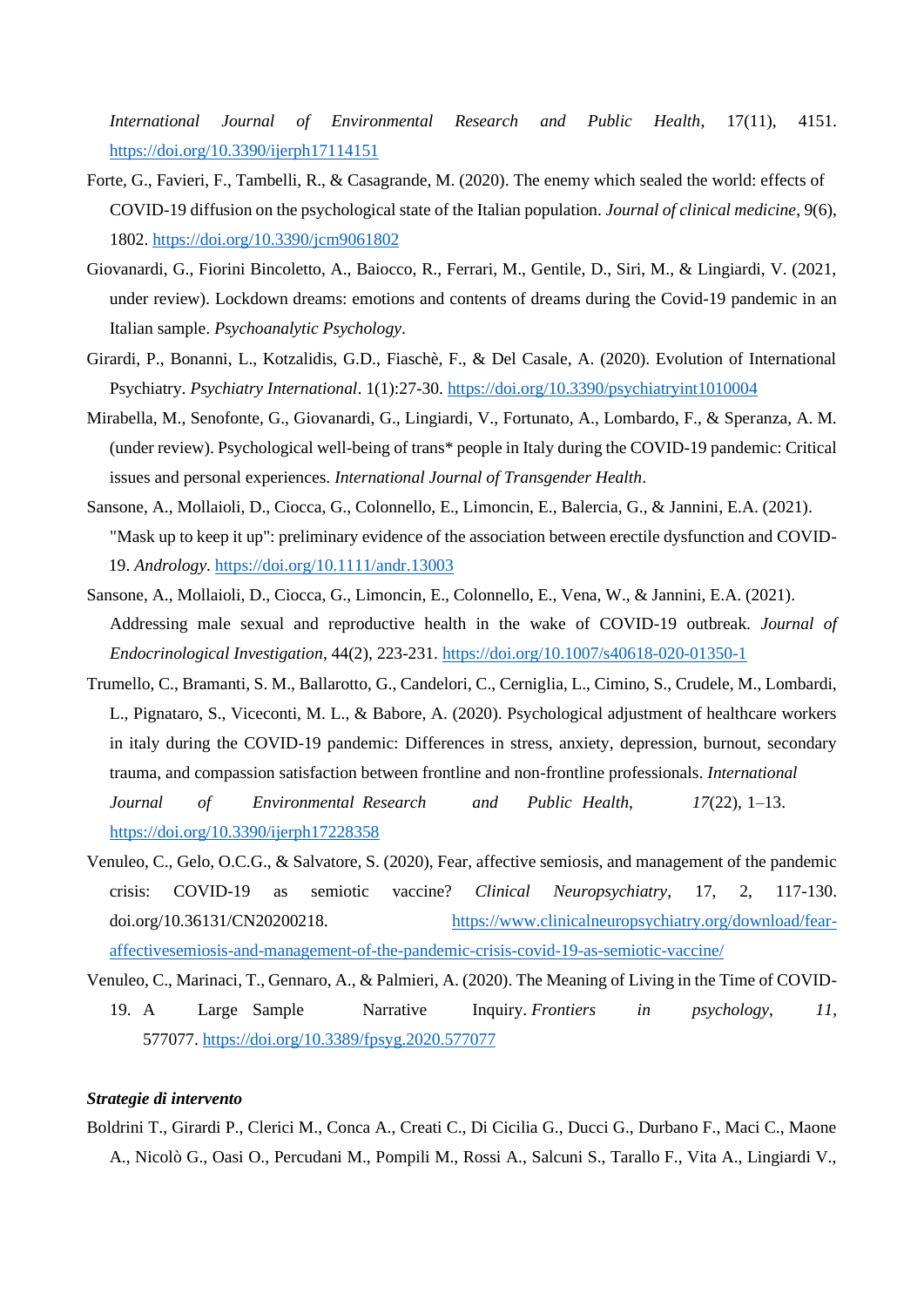and the Italian Network for Research on Mental Health during COVID-19 Pandemic (2021). Consequences of the COVID-19 pandemic on admissions to general hospital psychiatric wards in Italy: Reduced psychiatric hospitalizations and increased suicidality. In *Progress in Neuro-Psychopharmacology & Biological Psychiatry*. doi: 10.1016/j.pnpbp.2021.110304 <https://www.sciencedirect.com/science/article/pii/S0278584621000634>

- Boldrini T., Schiano Lomoriello A., Del Corno F., Lingiardi V., Salcuni S. (2020). Psychotherapy during COVID-19: How the clinical practice of Italian psychotherapists changed during the pandemic. *Frontiers in Psychology*, doi: 10.3389/fpsyg.2020.591170 <https://www.frontiersin.org/articles/10.3389/fpsyg.2020.591170/full>
- Mancinelli, E., Schiano Lomoriello, A., Salcuni, S., Lingiardi, V., & Boldrini, T. (under review). Psychotherapists attitudinal profile toward on-line psychotherapy during the COVID-19 pandemic in Italy. *Frontiers in Psychology.*
- Pierro, L., Coluzzi, I., DI Biasio, A., Paone, E., Scappaticci, L., Capoccia, D., DE Angelis, F., Iossa, A., Boru, C. E., Lai, C., & Silecchia, G. (2021). Telematics pre-operative psychological and nutritional assessment in candidates for bariatric surgery during COVID-19 phase 2: a pilot prospective observational study. *Minerva Surgery*, 76(1), 57–61. <https://doi-org.ezproxy.uniroma1.it/10.23736/S2724-5691.20.08706-4>
- Renzi, A., Verrusio, W., Evangelista, A., Messina, M., Gaj, F., & Cacciafesta, M. (2021). Using drawings to express and represent one's emotional experience during the coronavirus disease 2019 pandemic: a case report of a woman living in a nursing home. *Psychogeriatrics*, 21(1), 118–120. <https://doi.org/10.1111/psyg.12638>
- Renzi, A., Verrusio, W., Messina, M., & Gaj, F. (2020). Psychological intervention with elderly people during the COVID-19 pandemic: the experience of a nursing home in Italy. *Psychogeriatrics*, 20(6), 918–919. <https://doi.org/10.1111/psyg.12594>

#### *Infanzia e genitorialità ai tempi del COVID-19*

- Cerniglia, L., Cimino, S., & Ammaniti, M. (2020). L'impatto del periodo di isolamento legato al Covid-19 nello sviluppo psicologico infantile. *Psicologia clinica dello sviluppo*, 2/2020, pp. 187-190, doi: 10.1449/9761[1 https://www.rivisteweb.it/doi/10.1449/97611](https://www.rivisteweb.it/doi/10.1449/97611)
- Morelli, M., Cattelino, E., Baiocco, R., Longobardi, E., Trumello, C., Babore, A., Candelori, C., & Chirumbolo, A. (2021). Parents' psychological factors promote children's mental health and emotional regulation during the COVID-19 lockdown. *Maltrattamento e Abuso all'Infanzia*, *23*(1), 69-85.
- Morelli, M., Cattelino, E., Baiocco, R., Trumello, C., Babore, A., Candelori, C., & Chirumbolo, A. (2020). Parents and children during the COVID-19 lockdown: The influence of parenting distress and parenting self-efficacy on children's emotional well-being. *Frontiers in Psychology*, *11*, 2584[.](https://doi.org/10.3389/fpsyg.2020.584645) <https://doi.org/10.3389/fpsyg.2020.584645>